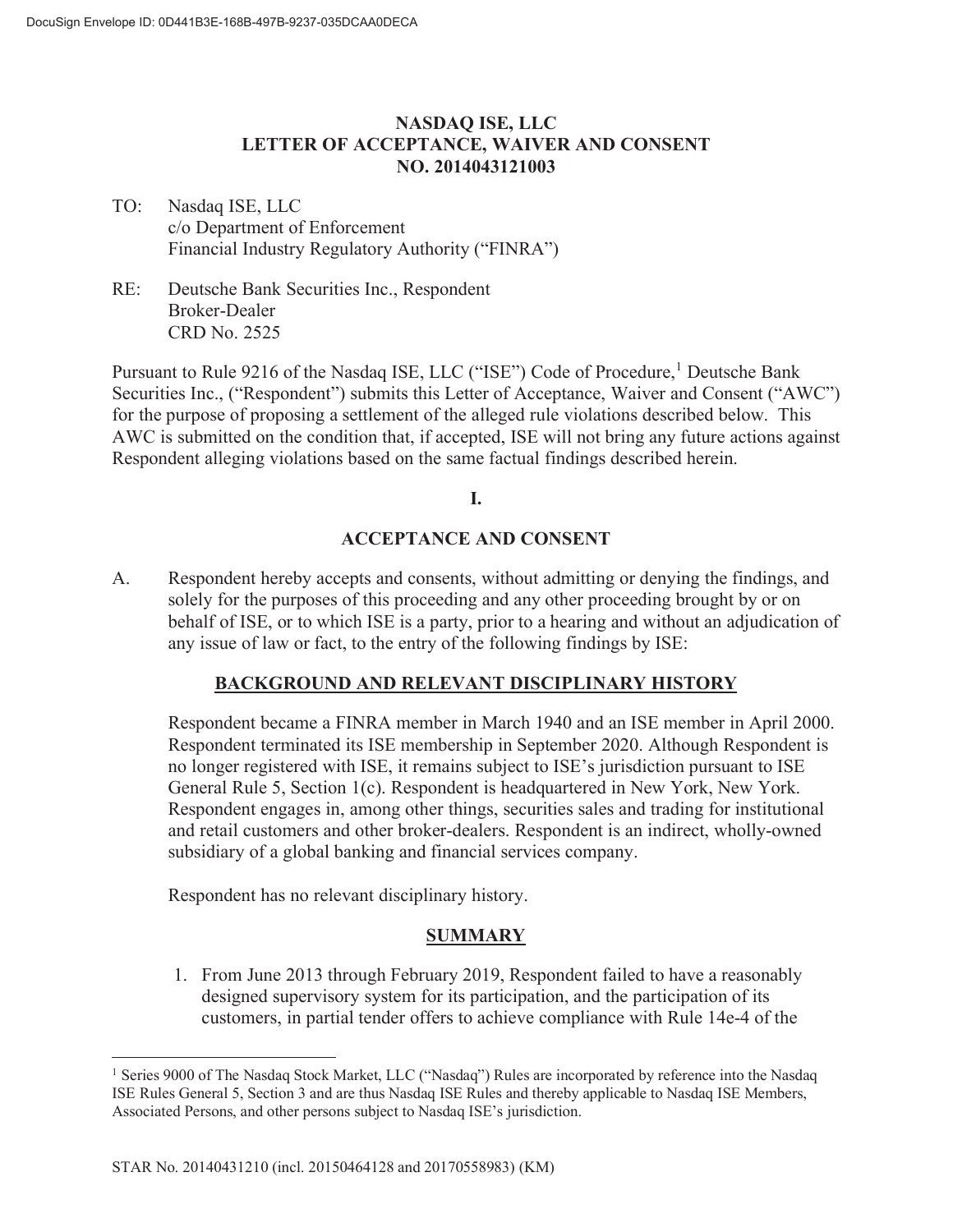Securities Exchange Act Rule of 1934, which generally prohibits the tendering of more shares than a person owns in a partial tender offer. Prior to February 2016, Respondent lacked any supervisory system, including written supervisory procedures ("WSPs"), designed to achieve compliance with Rule 14e-4. In February 2016, the Respondent incorporated into its WSPs a two-page operational procedures document for processing instructions from customers and proprietary accounts related to voluntary corporate actions, such as tender offers. This review, however, was limited to ensuring that Respondent processed tender instructions accurately without regard to whether Respondent, or its customers, were net long the shares tendered.

- 2. Respondent's operational procedures were additionally flawed because they did not consider several required factors, such as options positions or securities held by the same person in multiple accounts, when calculating a person's position in the security being tendered. Respondent's supervisory system allowed violations of Rule 14e-4 to continue without detection. As a result, in at least one instance, Respondent impermissibly over-tendered 1,988,954 shares in a partial tender offer on behalf of its parent company's London bank branch ("London Bank") without a reasonable belief that London Bank possessed or owned all the shares tendered. Consequently, other tendering shareholders received fewer shares than they otherwise would have received had London Bank not over-tendered.
- 3. By failing to have a reasonably designed supervisory system, including WSPs, Respondent violated ISE Rule 401.<sup>2</sup> Respondent also violated Rule 14e-4 and ISE Rule 400<sup>3</sup> by tendering shares short on behalf of London Bank. In addition, Respondent violated ISE Rule  $313<sup>4</sup>$  by allowing an employee to function as a securities trader in connection with Respondent's participation in the partial tender offer without being registered in that capacity.

## **FACTS AND VIOLATIVE CONDUCT**

#### Applicable Law

4. Rule 14e-4, commonly referred to as the "short tender rule," is generally designed to preclude persons from tendering more shares than they own in order to avoid or reduce the risk of pro rata acceptance in a partial tender offer. A person may tender shares into a partial tender offer only if both at the time of tender and at the end of the proration period the person has a "net long position" in the subject security or an equivalent security equal to or greater than the amount tendered into the partial tender offer. Under Rule 14e-4, a person's "net long position" in a subject security equals the excess, if any, of such person's "long position" over a person's "short position." In addition, Rule 14e-4, defines an equivalent security as including certain options, warrants, or other rights to purchase the subject security.

<sup>&</sup>lt;sup>2</sup> ISE Rule 401 was superseded and replaced by ISE Rule Options 9, Section 2 in June 2019.

<sup>3</sup> ISE Rule 400 was superseded and replaced by ISE Rule Options 9, Section 1 in June 2019.

<sup>4</sup> ISE Rule 313 was superseded and replaced by ISE Rule General 4. Section 1.1210 in May 2019.

STAR No. 20140431210 (incl. 20150464128 and 20170558983) (KM)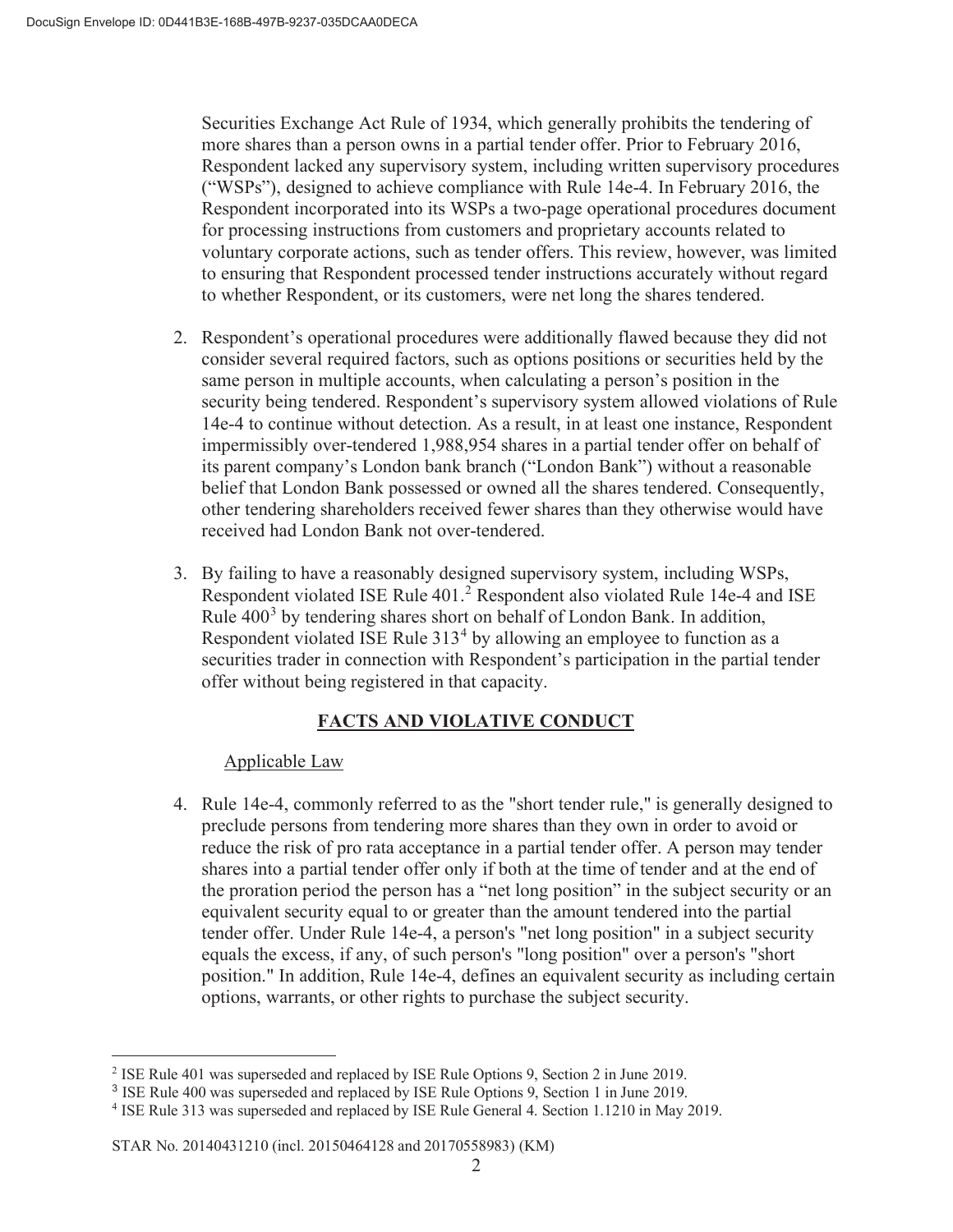- 5. Rule 14e-4(b)(2) prohibits a person from tendering shares for the account of another person in excess of his or her net long position unless the tendering person has a reasonable belief that the person on whose behalf the tender is made possesses or owns the subject security and will promptly deliver the subject security for tender.
- 6. A partial tender offer involves "proration risk," that is, a risk to shareholders of the subject security that less than all of the securities tendered will be accepted. Accordingly, short tendering is proscribed by Rule 14e-4 because the practice unfairly decreases the short tendering person's proration risk at the expense of other tenderers, who will have proportionately fewer shares accepted.
- 7. ISE Rule 400 provided, in pertinent part, that "[n]o Member shall engage in acts or practices inconsistent with just and equitable principles of trade."
- 8. ISE Rule 401 required every member to supervise persons associated with the members to assure compliance with the Exchange Act and ISE rules.
- 9. A violation of an Exchange Act Rule is also a violation of ISE Rule 400.
- 10. ISE Rule 313(a) required associated persons engaged in the securities business of a member to be registered with the Exchange in the category of registration appropriate to the function to be performed as prescribed by the Exchange.
- 11. ISE Rule 313(a), Supplementary Material  $08<sup>5</sup>$  required individual associated persons who are engaged in proprietary trading, market-making, and/or effecting transactions on behalf of a broker-dealer to qualify and register as a Securities Trader.

## Respondent Failed to Have a Reasonable Supervisory System for Compliance with Rule 14e-4

- 12. Prior to February 2016, Respondent did not have any supervisory system, including WSPs, related to compliance with Rule 14e-4.
- 13. In February 2016, Respondent incorporated into its WSPs a two-page document related to compliance with Rule 14e-4. These procedures, however, were essentially an outline for how Respondent should handle voluntary corporate actions. As such, the WSPs failed to provide any guidance as to how the Respondent should calculate net long positions and what actions, if any, should be taken to ensure that Respondent was not tendering shares for its own account, or for the account of a customer, in excess of the Respondent's, or its customer's, net long position. Respondent only checked the account for which the shares were being tendered to make sure that the shares were held in the tendering account. Respondent also did not factor into its review any options positions or shares held by the same person in other accounts. In February 2019, the Respondent implemented a new supervisory

<sup>&</sup>lt;sup>5</sup> ISE Rule 313(a), Supplementary .08, was superseded and replaced by ISE Rule General 4, Section 1.1220(b)(4) in May 2019.

STAR No. 20140431210 (incl. 20150464128 and 20170558983) (KM)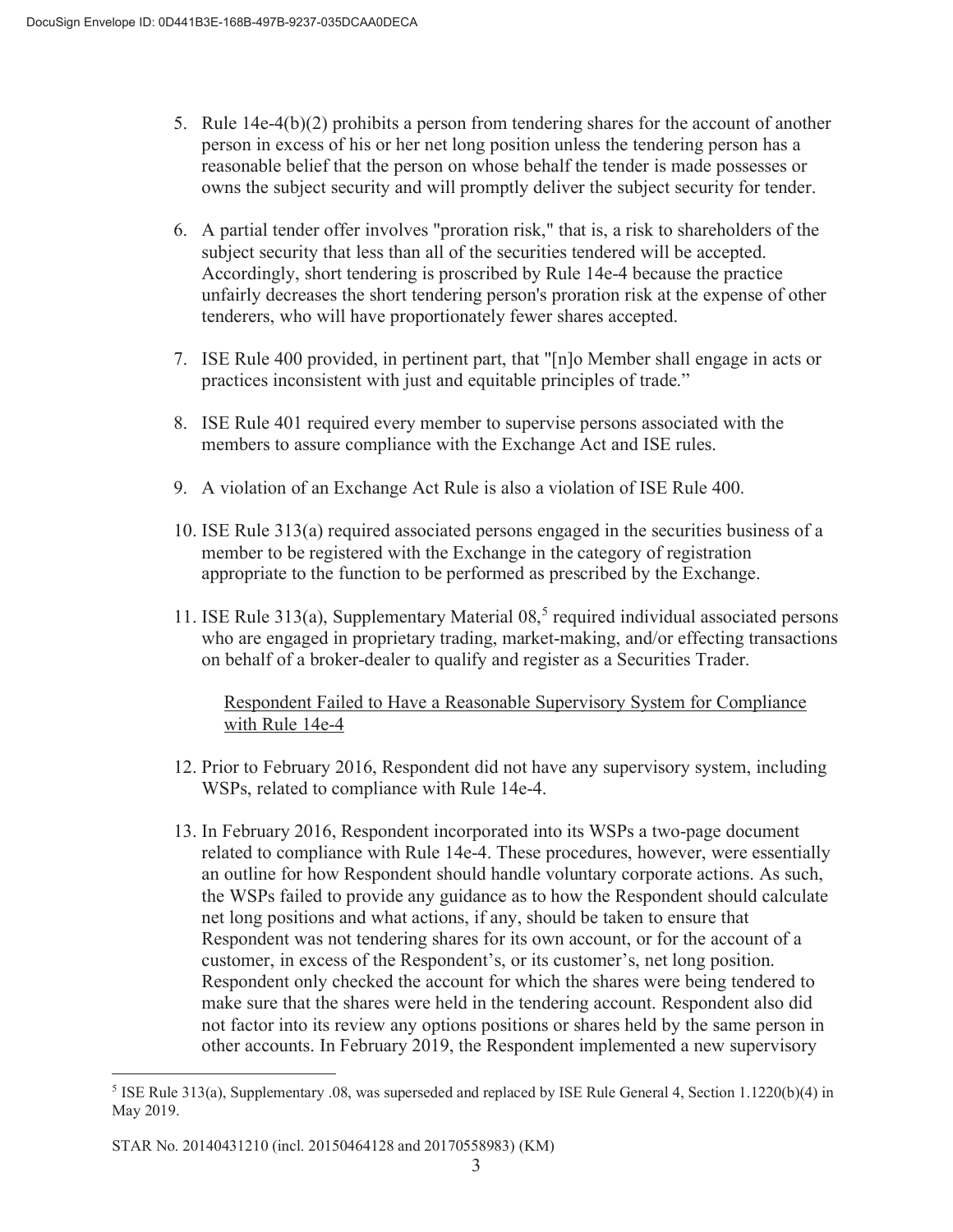system, including WSPs, which incorporated a review of whether Respondent, or its customers, were net long the shares tendered in compliance with Rule 14e-4.

14. As a result of the foregoing conduct, Respondent violated ISE Rules 400 and 401.

### Respondent Tendered Shares on Behalf of London Bank in violation of Exchange Act Rule 14e-4

15. Respondent processed instructions from customers and proprietary accounts related to voluntary corporate actions, such as partial tender offers. However, Respondent failed to properly determine whether Respondent, or the customer for which the Respondent was tendering shares, held a net long position in the security. Specifically, Respondent only confirmed that the individual account or accounts from which the shares would be tendered had a net long position, and did not consider whether the Respondent, or the customer, held a net long position. Respondent also failed to consider options positions when calculating either the Respondent's or its customer's net long position. The flawed methodology used by Respondent resulted in the tendering of more shares than what was permitted.

### Company A Partial Tender Offer

- 16. In June 2013, Respondent tendered 29,907,206 common shares of Company A on behalf of London Bank in connection with a partial tender offer (the "Offer"). Pursuant to the Offer, shareholders could exchange their Company A common stock for the common stock of Company B, which was then majority-owned by Company A. Tendering shareholders received \$107.52 worth of Company B common stock for each \$100.00 worth of Company A shares tendered.
- 17. At the time of tender, London Bank's net long position in Company A was 27,918,306 common shares. When Respondent tendered 29,907,206 common shares of Company A on behalf of London Bank, it failed to consider short positions in Company A stock held in other London Bank accounts. Accordingly, Respondent over-tendered 1,988,954 Company A shares on behalf of London Bank. Respondent was solely responsible for the purchase and tender of Company A shares on behalf of London Bank and London Bank's Company A positions were kept on Respondent's stock records and available for review by Respondent, which approved the tender instructions. Accordingly, Respondent should have known that it was over-tendering shares on behalf of London Bank.
- 18. Because the Company A Offer was oversubscribed, other Company A tendering shareholders received fewer Company B shares than they otherwise would have received had London Bank not over-tendered.
- 19. As a result of the foregoing conduct, the Respondent violated Exchange Act Rule 14e-4(b)(2) and ISE Rule 400.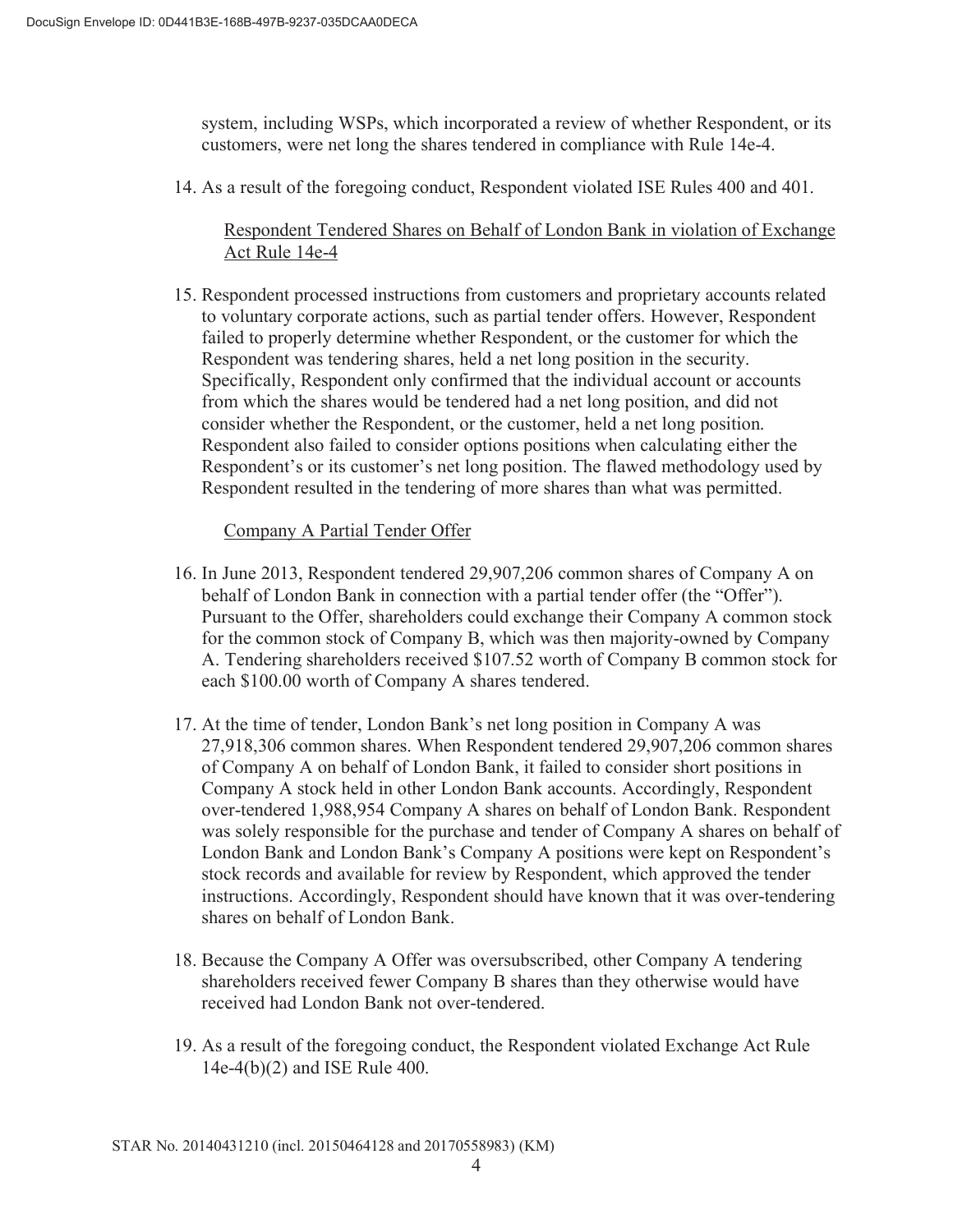### Registration Violations

- 20. Between May 2013 and April 2014, an employee in Respondent's Stock Lending department executed equity transactions without being registered to function as a Securities Trader. Accordingly, Respondent failed to register one employee as a Securities Trader in violation of ISE Rules 313(a) and Rule 313(a), Supplementary Material 08.
- B. Respondent also consents to the imposition of the following sanctions:

## **A censure and a total fine of \$800,000, of which \$156,250 is payable to ISE.<sup>6</sup>**

Acceptance of this AWC is conditioned upon acceptance of similar agreements in related matters between the Respondent and each of the following self-regulatory organizations: FINRA; NYSE American; Phlx; and Cboe.

Respondent agrees to pay the monetary sanction upon notice that this AWC has been accepted and that such payment is due and payable. It has submitted a Payment Information form showing the method by which it proposes to pay the fine imposed.

Respondent specifically and voluntarily waives any right to claim that it is unable to pay, now or at any time hereafter, the monetary sanction imposed in this matter.

The sanctions imposed herein shall be effective on a date set by FINRA staff.

## **II.**

## **WAIVER OF PROCEDURAL RIGHTS**

Respondent specifically and voluntarily waives the following rights granted under ISE's Code of Procedure:

- A. To have a Formal Complaint issued specifying the allegations against Respondent;
- B. To be notified of the Formal Complaint and have the opportunity to answer the allegations in writing;
- C. To defend against the allegations in a disciplinary hearing before a hearing panel, to have a written record of the hearing made and to have a written decision issued; and
- D. To appeal any such decision to the Exchange Review Council and then to the U.S. Securities and Exchange Commission and a U.S. Court of Appeals.

<sup>&</sup>lt;sup>6</sup> The remainder of the fine shall be allocated to FINRA, NYSE American LLC ("NYSE American"), Nasdaq Phlx LLC ("Phlx"), and Cboe Inc. ("Cboe").

STAR No. 20140431210 (incl. 20150464128 and 20170558983) (KM)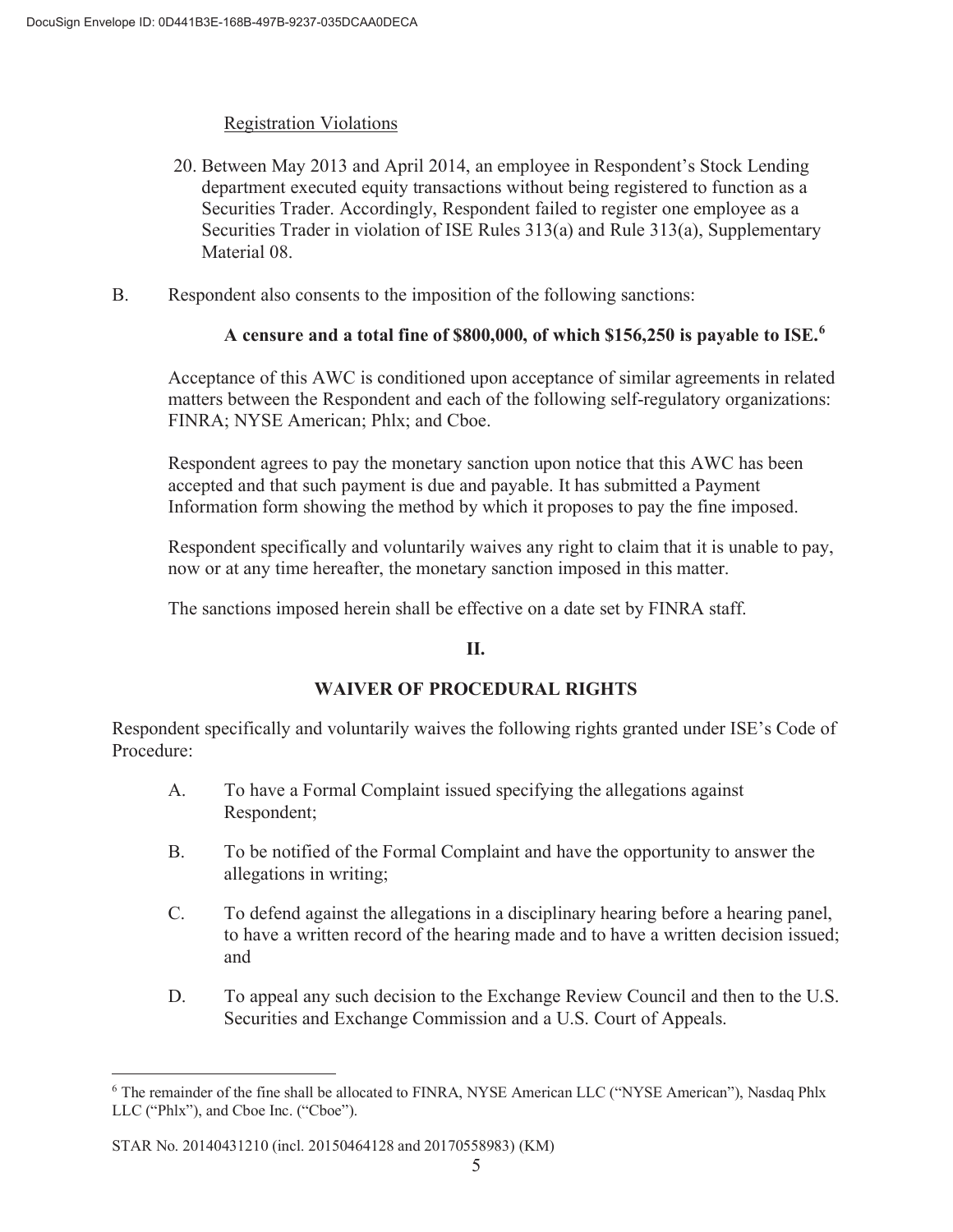Further, Respondent specifically and voluntarily waives any right to claim bias or prejudgment of the Chief Regulatory Officer, the Exchange Review Council, or any member of the Exchange Review Council, in connection with such person's or body's participation in discussions regarding the terms and conditions of this AWC, or other consideration of this AWC, including acceptance or rejection of this AWC.

The Respondent further specifically and voluntarily waives any right to claim that a person violated the ex parte prohibitions of Rule 9143 or the separation of functions prohibitions of Rule 9144, in connection with such person's or body's participation in discussions regarding the terms and conditions of this AWC, or other consideration of this AWC, including its acceptance or rejection.

### **III.**

## **OTHER MATTERS**

Respondent understands that:

- A. Submission of this AWC is voluntary and will not resolve this matter unless and until it has been reviewed and accepted by FINRA's Department of Enforcement and the Exchange Review Council, the Review Subcommittee, or the Office of Disciplinary Affairs ("ODA"), pursuant to ISE Rule 9216;
- B. If this AWC is not accepted, its submission will not be used as evidence to prove any of the allegations against Respondent; and
- C. If accepted:
	- 1. This AWC will become part of Respondent's permanent disciplinary record and may be considered in any future actions brought by ISE or any other regulator against Respondent;
	- 2. ISE may release this AWC or make a public announcement concerning this agreement and the subject matter thereof in accordance with ISE Rule 8310 and IM-8310-3; $^7$  and
	- 3. Respondent may not take any action or make or permit to be made any public statement, including in regulatory filings or otherwise, denying, directly or indirectly, any finding in this AWC or create the impression that the AWC is without factual basis. Respondent may not take any position in any proceeding brought by or on behalf of ISE, or to which ISE is a party, that is inconsistent with any part of this AWC. Nothing in this provision affects the Respondent's

<sup>7</sup> Series 8000 of Nasdaq Rules are incorporated by reference into the Nasdaq ISE Rules General 5, Section 2 and are thus Nasdaq ISE Rules and thereby applicable to Nasdaq ISE Members, Associated Persons, and other persons subject to Nasdaq ISE's jurisdiction.

STAR No. 20140431210 (incl. 20150464128 and 20170558983) (KM)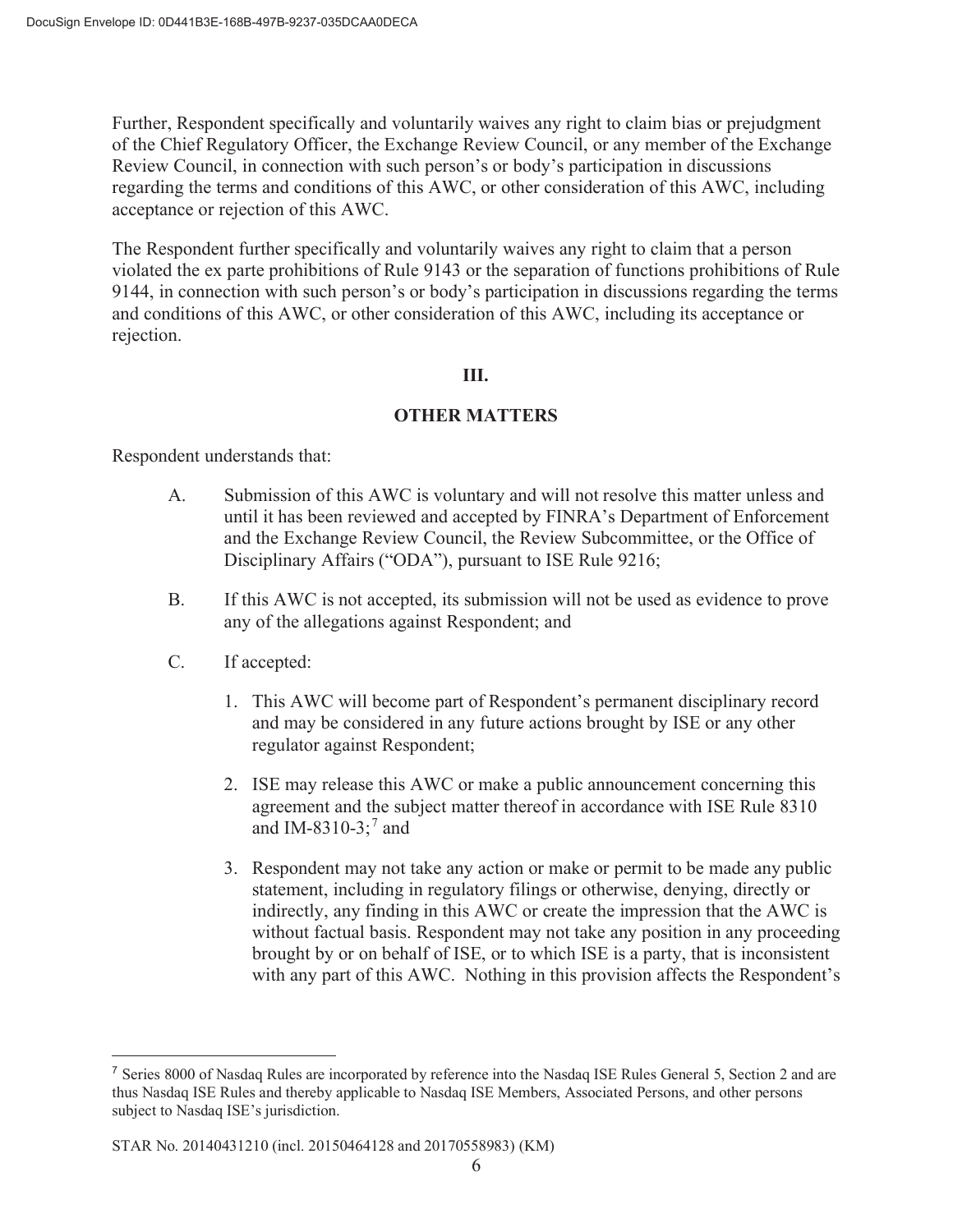right to take legal or factual positions in litigation or other legal proceedings in which ISE is not a party.

D. Respondent may attach a Corrective Action Statement to this AWC that is a statement of demonstrable corrective steps taken to prevent future misconduct. Respondent understands that it may not deny the charges or make any statement that is inconsistent with the AWC in this Statement. This Statement does not constitute factual or legal findings by ISE, nor does it reflect the views of the Exchange or its staff.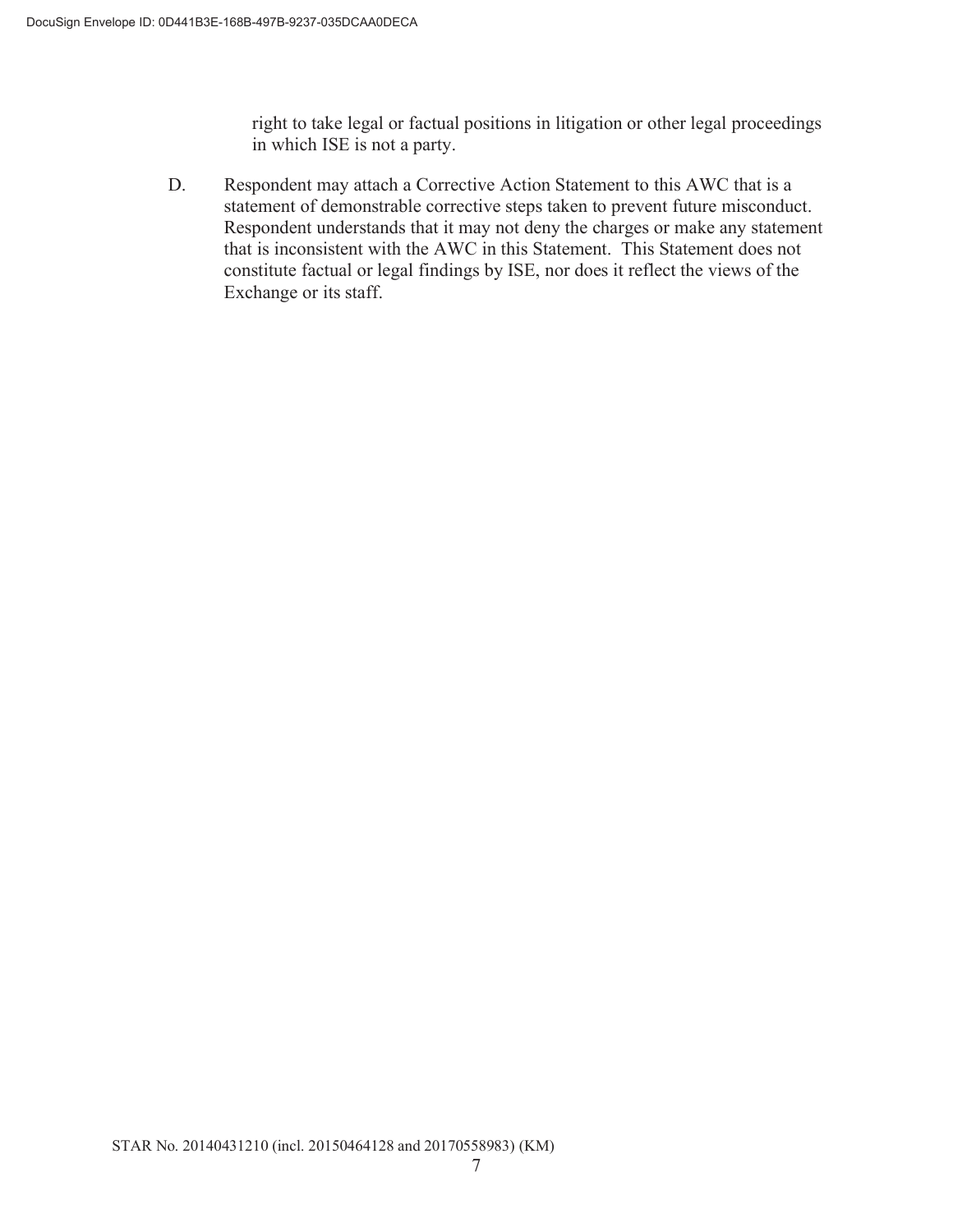The undersigned, on behalf of Respondent, certifies that a person duly authorized to act on its behalf has read and understands all of the provisions of this AWC and has been given a full opportunity to ask questions about it; that it has agreed to the AWC's provisions voluntarily; and that no offer, threat, inducement, or promise of any kind, other than the terms set forth herein and the prospect of avoiding the issuance of a Complaint, has been made to induce the Respondent to submit it.

|                 | Deutsche Bank Securities Inc.<br>Respondent |
|-----------------|---------------------------------------------|
| August 16, 2021 | By: andrew Stemmer                          |
| Date            | Print Name: <u>Andrew Stemmer</u>           |
|                 | Title: Managing Director                    |
|                 |                                             |
|                 | Deutsche Bank Securities Inc.<br>Respondent |
| August 17, 2021 | By: anthony Studio                          |
| Date            | Anthony Stucchio<br>Print Name:             |
|                 | Managing Director<br>Title:                 |
|                 |                                             |

Reviewed by:

Bruce Newman

Bruce Newman, Esq. Wilmer Cutler Pickering Hale and Dorr LLP 7 World Trade Center New York, New York 10007